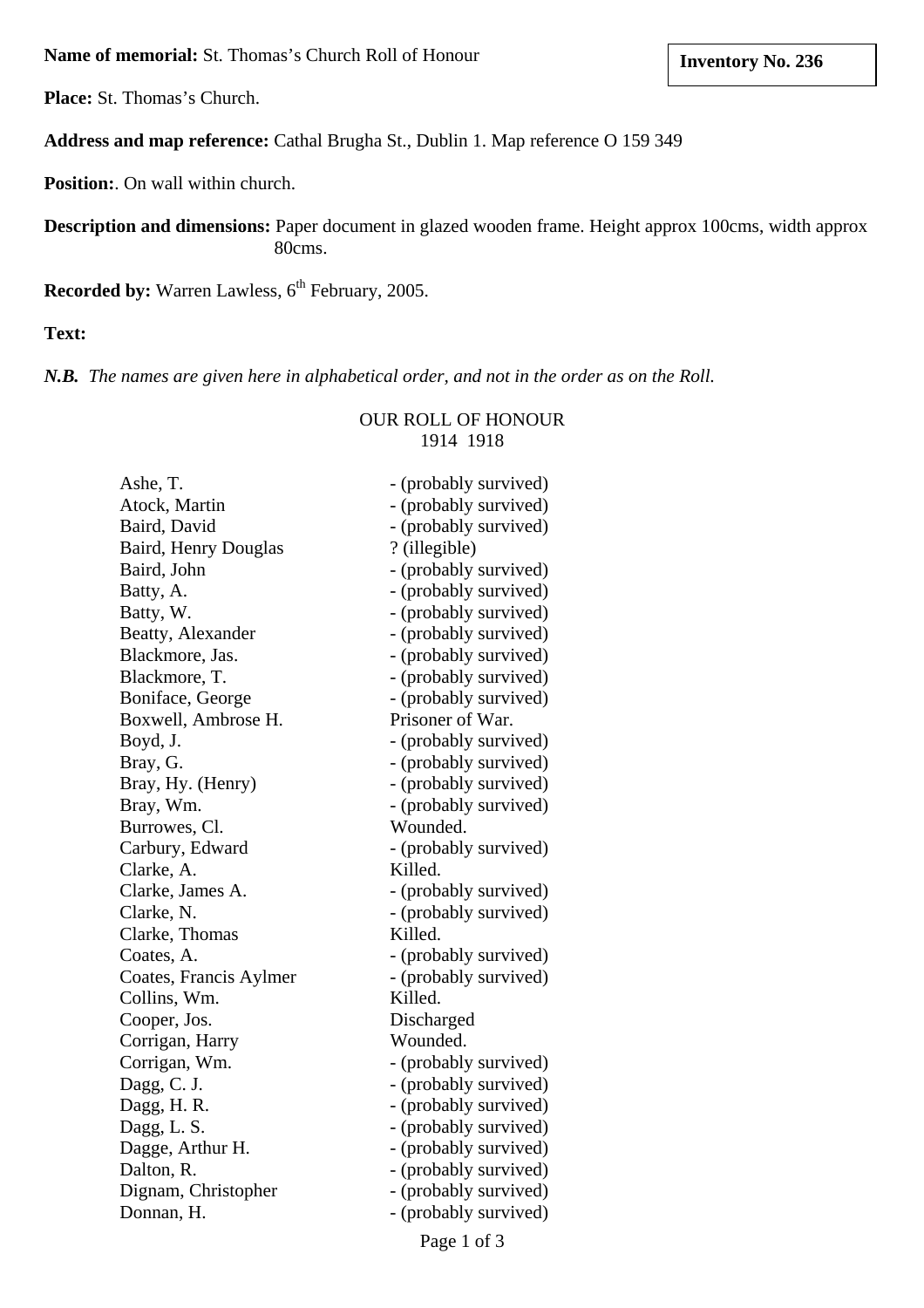Ducker, W.  $-$  (probably survived) Dunlop, K. M. (Revd.) - (probably survived) Erskine, W. A.  $\qquad \qquad$  - (probably survived) Farrell, J.  $\qquad \qquad \text{(probably survived)}$ Fisher, O.  $\qquad \qquad$  - (probably survived) Fogarty, Wm.  $\qquad \qquad$  - (probably survived) Gilpin, Ernest - (probably survived) Gray, Wm.  $-$  (probably survived) Griffin, F. (probably survived) Guthrie, T. (probably survived) Gwynne, J. S. (probably survived) Haldane, Fred  $-$  (probably survived) Haldane, Gerald - (probably survived) Haldane, Jack - (probably survived) Haldane, Robert - (probably survived) Haldane, William Wounded. Harrison, Robert J. (probably survived) Haskins, Henry - (probably survived) Holmes, Michael - (probably survived) Horgan, Victor W. - (probably survived) Hughes, David - (probably survived) Hunt, A.  $\sim$  (probably survived) Jackson, Cyril W. - (probably survived) Jauncey, C. Killed. Jones, W. E. (probably survived) Kent, A. S. Prisoner of War. Kent, G.  $\blacksquare$ Kent, M. S. (probably survived) Kent, R. M. Died. Kent, Richard - (probably survived) Knight, Charles - (probably survived) LaGrue, F. (probably survived) Lawrenson, Cyril - (probably survived) Lawrenson, Reginald - (probably survived) Lawrenson, Samuel - (probably survived) Lawrenson, Sydney - (probably survived) Lindsey, Wm.  $\qquad \qquad$  - (probably survived) Lowe, Joseph D.C.M. Killed (?). Margetson, R. (probably survived) Margetson, Wm. - (probably survived) Mathews, G.  $\qquad \qquad$  - (probably survived) McAteer, Wm. (probably survived) McKiernan, A. (probably survived) McPherson, D.  $\qquad \qquad$  - (probably survived) Melloy, G. Believed killed. Miller, George B.  $\qquad \qquad$  - (probably survived) Minihin, E. (probably survived) Mitchell, Jas.  $\qquad \qquad$  - (probably survived) Moppett, R. G. (probably survived) Morgan, Arthur G. Wounded. Morgan, Samuel A. - (probably survived) Morrison, R. T. (probably survived) Mullen, Henry Maxwell - (probably survived) O'Brien, Harold Killed. O'Brien, W. (probably survived)

Page 2 of 3